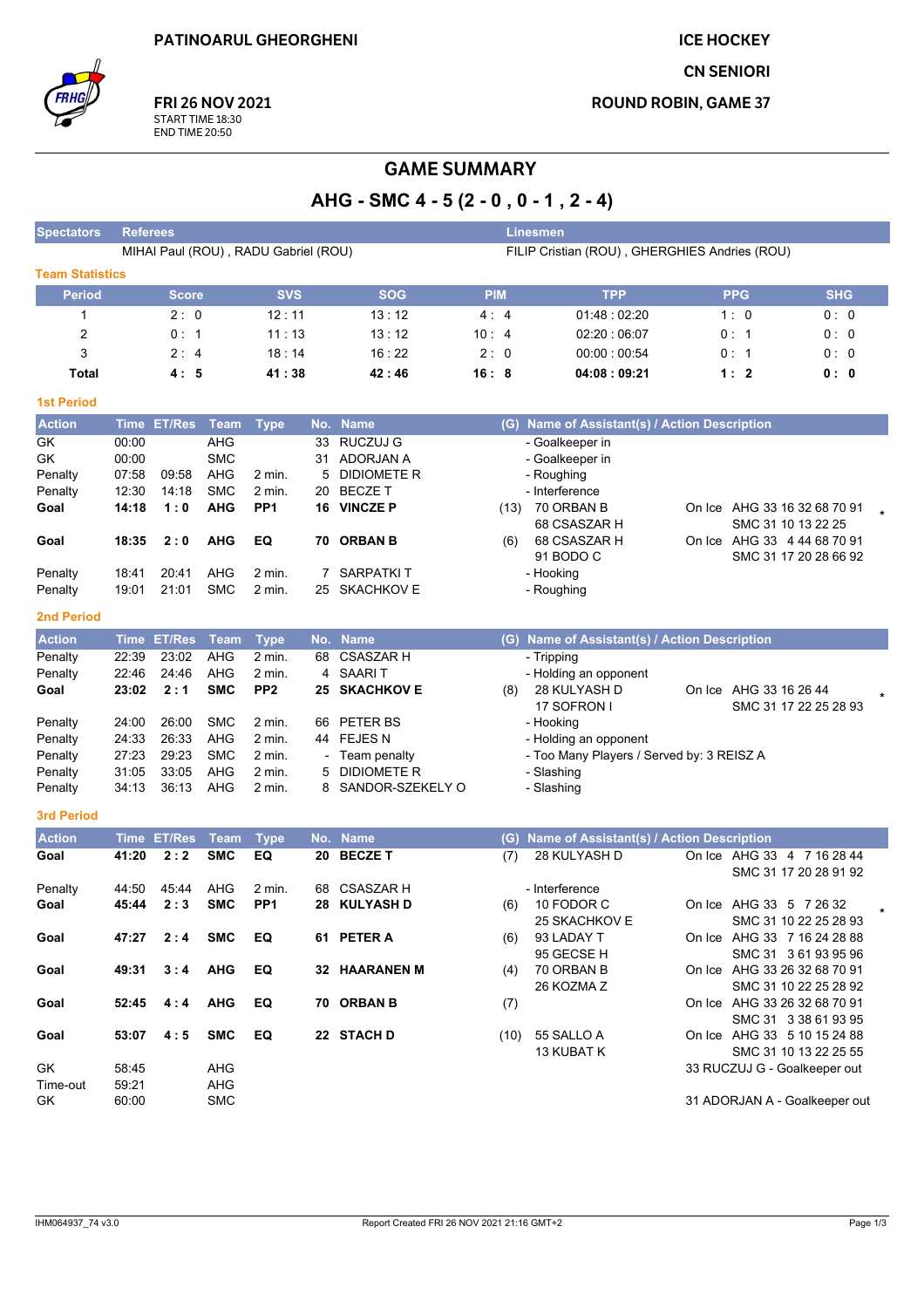**ICE HOCKEY** 

**CN SENIORI** 



FRI 26 NOV 2021 START TIME 18:30<br>END TIME 20:50

## **ROUND ROBIN, GAME 37**

#### **Goalkeeper Records**

### Team : AHG - CS Gheorgheni Hokey Club

Team : SMC - SC Miercurea Ciuc

| No. Name          | <b>SOG</b> | <b>SVS</b> | <b>MIP</b> | No. Name          | <b>SOG</b> | <b>SVS</b> | <b>MIP</b> |
|-------------------|------------|------------|------------|-------------------|------------|------------|------------|
| 33 RUCZUJ Gellért | 46         | 41         | 58.45      | 31 ADORJAN Attila | 42         | 38         | 60:00      |
| 30 DEMETER Arnold |            |            |            | 30 SAMANKOV Maxim |            |            |            |

#### **Game Statistics**

|              | Team: AHG (Red) |                             |             |               |             |                |                  |                         |                         |           |                      |              |
|--------------|-----------------|-----------------------------|-------------|---------------|-------------|----------------|------------------|-------------------------|-------------------------|-----------|----------------------|--------------|
|              |                 | Head Coach: SZILASSY Zoltan |             |               |             |                |                  |                         |                         |           | <b>Shots on Goal</b> |              |
|              | No. Pos.        | <b>Name</b>                 | G           | A             | P           | <b>PIM</b>     |                  | $\overline{2}$          | 3                       | <b>OT</b> | <b>TS</b>            | $+/-$        |
| 26 D         |                 | <b>KOZMA Zsolt</b>          | 0           |               |             | 0              | 0                | 0                       | $\boldsymbol{2}$        |           | 2                    | $+2$         |
| 32 D         |                 | <b>HAARANEN Mathias</b>     |             | $\mathbf 0$   |             | 0              | 0                | $\overline{2}$          | 1                       |           | 3                    | $+2$         |
| 68 F         |                 | <b>CSASZAR Hunor</b>        | 0           | $\frac{2}{2}$ | 2           | 4              | $\boldsymbol{2}$ | $\mathbf{1}$            | 0                       |           | 3                    | $+3$         |
| 70 F         |                 | ORBAN Brance +C             | 2           |               | 4           | 0              | 4                | 0                       | $\overline{c}$          |           | 6                    | $+3$         |
| 91 F         |                 | <b>BODO Christopher</b>     | $\mathbf 0$ | 1             |             | 0              | 1                | 5                       | $\overline{2}$          |           | 8                    | $+3$         |
| 4 D          |                 | <b>SAARI Topis</b>          | 0           | 0             | 0           | 2              |                  | 1                       | 3                       |           | 5                    | 0            |
| 7 F          |                 | <b>SARPATKI Tamas</b>       | 0           | 0             | $\Omega$    | $\overline{c}$ |                  | 1                       | 1                       |           | 3                    | $-2$         |
| 16 F         |                 | <b>VINCZE Peter</b>         |             | $\mathbf 0$   |             | $\mathbf 0$    | 3                | $\Omega$                | $\overline{\mathbf{c}}$ |           | 5                    | $-2$<br>$-2$ |
| 28 F         |                 | TRANCA Daniel +A            | 0           | 0             | 0           | 0              | 0                | 0                       | $\pmb{0}$               |           | 0                    |              |
| 44 D         |                 | <b>FEJES Nandor</b>         | $\Omega$    | $\mathbf 0$   | $\Omega$    | $\overline{2}$ | $\mathbf{0}$     | $\mathbf 1$             | $\mathbf 0$             |           |                      | $\mathbf 0$  |
| 5 F          |                 | <b>DIDIOMETE Robert</b>     | 0           | 0             | 0           | 4              | 0                | 0                       | 0                       |           | 0                    | $-1$         |
| 10 F         |                 | <b>SILLO Arnold</b>         | 0           | 0             | $\Omega$    | $\Omega$       | 0                | $\Omega$                | $\mathbf 0$             |           | 0                    | $-1$         |
| 15 F         |                 | SZIGETI Akos +A             | 0           | 0             | $\Omega$    | 0              |                  | 0                       | $\overline{\mathbf{c}}$ |           | 3                    | $-1$         |
| 24 D         |                 | <b>GYORFY Tihamer</b>       | 0           | $\pmb{0}$     | $\mathbf 0$ | 0              | 0                | $\overline{\mathbf{c}}$ | $\mathbf{1}$            |           | 3                    | $-2$<br>$-2$ |
| 88 D         |                 | <b>FERENCZ CSIBI Róbert</b> | $\Omega$    | 0             | $\Omega$    | $\Omega$       | $\mathbf 0$      | $\Omega$                | $\mathbf 0$             |           | 0                    |              |
| 8 F          |                 | SANDOR-SZEKELY Otto         | 0           | 0             | 0           | 2              | 0                | 0                       | 0                       |           | 0                    | 0            |
| 17 F         |                 | <b>BENEDEK Roland</b>       | 0           | 0             | $\Omega$    | $\Omega$       | $\mathbf 0$      | 0                       | $\mathbf 0$             |           | 0                    | $\pmb{0}$    |
| 19 D         |                 | <b>TODOR Csaba</b>          | 0           | 0             | $\Omega$    | 0              | 0                | $\Omega$                | 0                       |           | 0                    | 0            |
| 77 F         |                 | <b>PETER Zsolt</b>          | 0           | 0             | 0           | 0              | 0                | 0                       | 0                       |           | 0                    | 0            |
| 92 F         |                 | <b>VINCZE Gergo</b>         | $\Omega$    | $\Omega$      | $\Omega$    | $\Omega$       | $\mathbf{0}$     | $\mathbf{0}$            | $\Omega$                |           | $\Omega$             | 0            |
|              | 30 GK           | <b>DEMETER Arnold</b>       | 0           | 0             | 0           | 0              | 0                | 0                       | 0                       |           | 0                    |              |
|              | 33 GK           | RUCZUJ Gellért              | 0           | $\mathbf 0$   | $\Omega$    | 0              | 0                | 0                       | 0                       |           | $\Omega$             |              |
| <b>Total</b> |                 |                             | 4           | 6             | 10          | 16             | 13               | 13                      | 16                      |           | 42                   |              |

Team · SMC (White)

| $1$ called $1$ only $1$ (vertice) |                              |             |                         |              |                |                         |                |                         |           |                      |             |
|-----------------------------------|------------------------------|-------------|-------------------------|--------------|----------------|-------------------------|----------------|-------------------------|-----------|----------------------|-------------|
| <b>Head Coach:</b>                |                              |             |                         |              |                |                         |                |                         |           | <b>Shots on Goal</b> |             |
| No. Pos.                          | <b>Name</b>                  | G           | A                       | P            | <b>PIM</b>     | 1                       | 2 <sup>1</sup> | 3                       | <b>OT</b> | <b>TS</b>            | $+/-$       |
| 10 F                              | <b>FODOR Csanad</b>          | 0           |                         |              | $\mathbf{0}$   | 0                       | $\overline{2}$ | 1                       |           | 3                    | $\Omega$    |
| 13 D                              | <b>KUBAT Karel</b>           | U           |                         |              | $\Omega$       |                         | $\Omega$       | 0                       |           |                      | $+1$        |
| 22 F                              | STACH David +A               |             | 0                       |              | 0              | 0                       |                |                         |           | 2                    | 0           |
| 25 F                              | SKACHKOV Evgeni              |             |                         | 2            | $\overline{c}$ | 3                       |                | 5                       |           | 9                    | 0           |
| 55 D                              | SALLO Alpar                  | 0           | $\overline{\mathbf{A}}$ |              | $\mathbf{0}$   | $\mathbf 0$             | $\Omega$       |                         |           |                      | $+1$        |
| 17 F                              | SOFRON Istvan +A             | 0           |                         |              | 0              | 2                       | 3              | 2                       |           |                      | 0           |
| 20 F                              | BECZE Tihamer +C             |             | 0                       |              | $\overline{2}$ | 0                       | 1              | $\overline{2}$          |           | 3                    | $\mathbf 0$ |
| 28 D                              | <b>KULYASH Denis</b>         |             | 2                       | 3            | $\mathbf 0$    | $\Omega$                | 3              | 4                       |           |                      | $-1$        |
| 66 D                              | <b>PETER Balazs Szabolcs</b> | 0           | $\mathsf 0$             | 0            | $\mathbf{2}$   |                         | 0              | 0                       |           |                      | $-1$        |
| 92 D                              | <b>FARKAS Tamas</b>          | $\Omega$    | $\Omega$                | $\Omega$     | $\Omega$       | 1                       | $\Omega$       | $\mathbf 0$             |           |                      | $-1$        |
| 36 F                              | <b>ROKALY Szilad</b>         | 0           | 0                       | 0            | 0              | 0                       | 0              | 0                       |           | 0                    | 0           |
| 91 F                              | <b>BIRO Tamas Aron</b>       | 0           | $\Omega$                | $\Omega$     | $\mathbf 0$    |                         | 0              |                         |           | $\overline{2}$       | $+1$        |
| 93 F                              | <b>LADAY Tamas</b>           | 0           |                         |              | 0              | 0                       |                | 0                       |           |                      | 0           |
| 95 D                              | <b>GECSE Hugo</b>            | 0           |                         |              | $\mathbf 0$    |                         | 0              | $\overline{\mathbf{c}}$ |           | 3                    | $\mathbf 0$ |
| 96 F                              | <b>ROKALY Norbert</b>        | $\mathbf 0$ | 0                       | $\mathbf{0}$ | $\Omega$       | 0                       | $\Omega$       | $\mathbf 0$             |           | $\Omega$             | $+1$        |
| 3 D                               | <b>REISZ Aron</b>            | 0           | 0                       | 0            | 0              | 0                       | 0              | 2                       |           | 2                    | 0           |
| 38 F                              | <b>CASANEANU Eduard</b>      | 0           | 0                       | $\Omega$     | 0              | 0                       | 0              | 0                       |           | $\mathbf 0$          | $-1$        |
| 61 F                              | PETER Andor                  |             | 0                       |              | 0              | $\overline{\mathbf{c}}$ | 0              |                         |           | 3                    | $\mathbf 0$ |
| 77 D                              | <b>BAJKO Csongor</b>         | $\mathbf 0$ | 0                       | $\Omega$     | $\Omega$       | 0                       | $\mathbf{0}$   | $\mathbf 0$             |           | $\Omega$             | $\mathbf 0$ |
| 30 GK                             | SAMANKOV Maxim               | 0           | 0                       | 0            | 0              | 0                       | 0              | 0                       |           | 0                    |             |
| 31 GK                             | <b>ADORJAN Attila</b>        | $\mathbf 0$ | 0                       | $\Omega$     | $\Omega$       | $\mathbf 0$             | $\Omega$       | $\mathbf 0$             |           | $\mathbf 0$          |             |